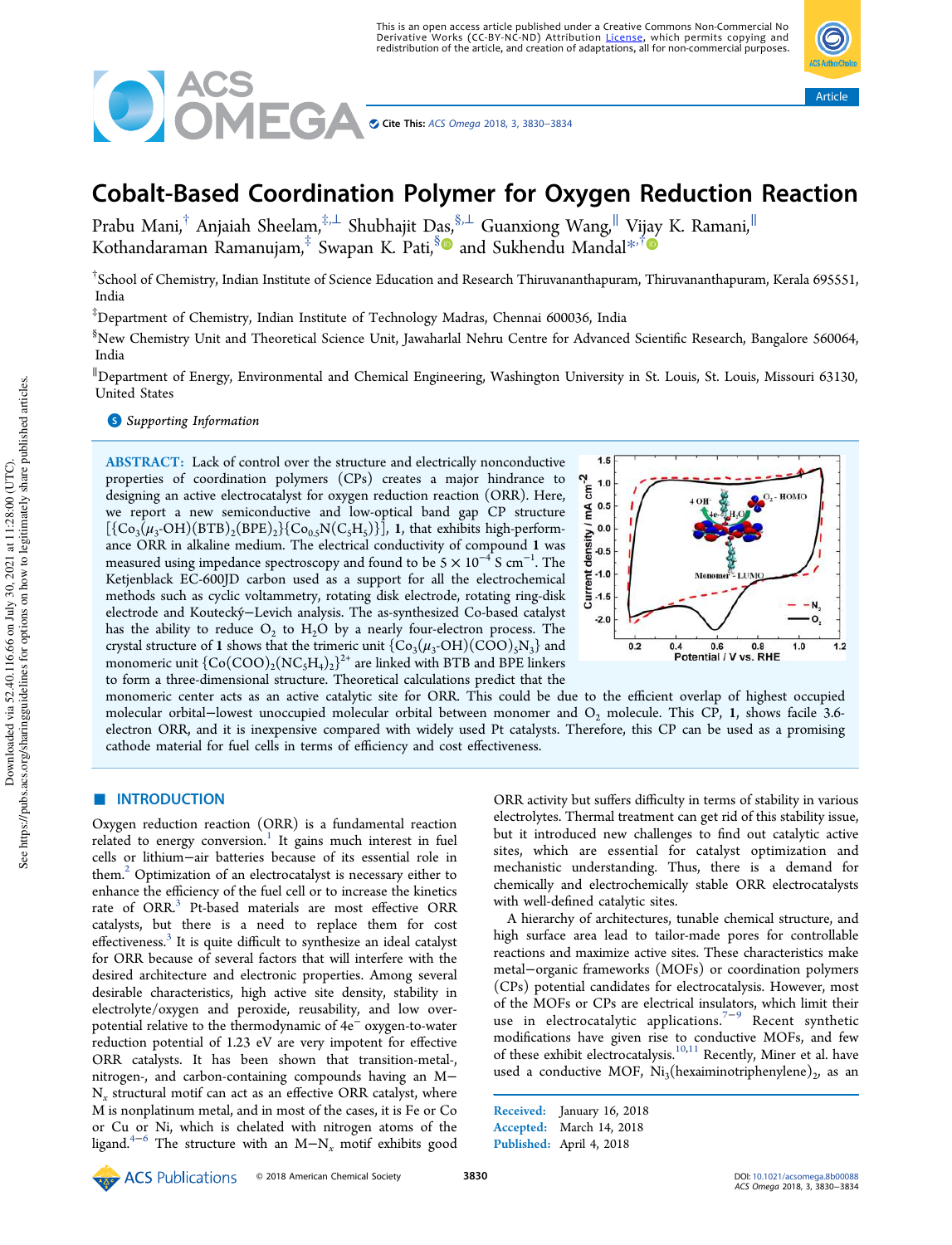ORR catalyst.<sup>12</sup> However, this conductive MOF reduces oxygen to  $H_2O_2$  (87.5%) by a 2e<sup>−</sup> process. Jahan et al. reported 4e<sup>−</sup> transfer ORR pathways using a composite of graphene− metalloporphyrin MOFs.<sup>13</sup> Therefore, there is a high demand for synthesizing conductive or semiconductive MOFs or CPs for electrochemical applications.

It is to be noted that MOFs or CPs have been used as ORR catalysts either by making composites containing graphene oxide and porphyrin or by making porous carbonaceous materials using high-temperature pyrolysis.13−<sup>18</sup> Here, our aim is to design and synthesize a nonplatinum metal-based conductive MOF or CP by controlling the structure and chemical and electronic properties for targeted ORR catalysts. We introduce  $[\{Co_3(\mu_3\text{-OH})(\text{BTB})_2(\text{BPE})_2\}\{Co_{0.5}\}$ N- $(C_5H_5)$ ], 1, a new three-dimensional CP structure with an optical band gap energy of 1.83 eV, which facilitates ORR via a 3.6-electron reaction. This CP retains its current density during ORR and shows no morphological degradation due to electrochemical reactions. These characteristics make it one of the promising nonplatinum-group metal ORR catalysts.

# ■ RESULTS AND DISCUSSION

Compound 1 was synthesized solvothermally using  $CoCl<sub>2</sub>$ (0.25 mmol), 1,3,5-tris(4-carboxyphenyl)benzene (0.05 mmol) (BTB), 1,2-bis(4-pyridyl)ethane (0.1 mmol) (BPE), and DMF−H2O solvent mixture on heating at 120 °C for 72 h (see the Supporting Information). Purple-colored needleshaped crystals were characterized using single-crystal X-ray diffraction, powder X-ray diffraction (PXRD), thermogravimetric analysis (TGA), IR, and so forth. They have a threedimensional structure, where  ${Co<sub>3</sub>(\mu<sub>3</sub>-OH)(COO)<sub>5</sub>N<sub>3</sub>}$  and  ${({\rm Co}({\rm COO})_2({\rm NC}_5{\rm H}_4)_2}$  units are linked with BTB anions (Figure 1a).



Figure 1. (a) Three-dimensional structure of compound 1 along the *ac* plane. (b,c) Trimer and monomer units, respectively, present in the compound.

The trimeric unit,  $\{Co_3(\mu_3\text{-}OH) (COO)_5N_3\}$ , is built from three different cobalt centers, where one is distorted tetrahedral  $Co(1)O_4$ , another is distorted trigonal bipyramid  $Co(2)O_4N$ , and the third one is distorted octahedral  $Co(3)O<sub>4</sub>N<sub>2</sub>$  units (Figure 1b). The three  $Co<sup>H</sup>$  ions are linked through a bridge OH group, forming a scalene triangle (with Co···Co distances in the range of 3.172−3.712 Å). In the monomer unit,  ${({\rm Co}_{0.5}({\rm COO})_2({\rm NC}_6 {\rm H}_5)}$ , the cobalt ion has a distorted octahedral geometry with two carboxylate moieties and two pyridine molecules (Figure 1c). The formation of a pyridine molecule is in situ, and it could be formed from a BPE

molecule. The connectivity of the cobalt trimer and monomer with BPE and BTB ligands forms the three-dimensional structure. Topological analysis showed a structure topological network with 6, 12, 13, 14-c net with stoichiometry  $(6-c)(12-c)$ c)2(13-c)2(14-c)2; 4-nodal net.<sup>19</sup>

PXRD data of the as-synthesized compound 1 match with the simulated PXRD pattern, indicating the phase purity of the compound (Figure S1a). Thermogravimetric data show that compound 1 is stable up to 300  $^{\circ}$ C (Figure S2). The IR spectrum exhibits the characteristic peaks of organic struts (Figure S3). The optical band gap energy was calculated from the diffuse reflectance spectra, and it was found to be 1.83 eV (Figure S4).  $N_2$  adsorption isotherm confirms the nonporous nature of the compound (Figure S5). We have measured the impedance for compound 1 (without conducting carbon) by making a pellet with a 0.25 mm thickness and a  $1.0\ \mathrm{cm^2}$  area. Impedance spectroscopy was performed at open-circuit potentials with a frequency range of 100−1 kHz (Figure 2).



Figure 2. Impedance graph for compound 1.

The conductivity of the compound 1 is  $5 \times 10^{-4}$  S cm<sup>-1</sup> , calculated using eq 1. The conductivity value of the compound 1 suggests that it is a semiconductor.

$$
\sigma = \frac{l}{Ra} \tag{1}
$$

where  $\sigma$  stands for the conductivity,  $R$  stands for the resistance, *l* stands for the thickness of the material, and *a* stands for the area of the material.

The semiconductive nature and stability of compound 1 in KOH solution provoked us to explore its electrochemical characteristics (Figures S4 and S1b). The cyclic voltammogram of compound 1 (recorded with 20 mV s<sup>−</sup><sup>1</sup> at room temperature) on glassy carbon rotating disk electrodes exhibits a featureless voltammetric current in a  $N_2$  atmosphere. Under an  $O_2$  atmosphere, it clearly exhibits a well-defined reduction peak current with an onset potential of 0.81 V versus RHE in 0.10 M solution of KOH (Figure 3). This proved that compound 1 can enhance the ORR activity of the glassy carbon electrode.

To assess the suitability of compound 1 as an electrocatalyst for cathode ORR, we have investigated the methanol tolerance ability of the catalyst in oxygen-saturated 0.1 M KOH containing 1 M methanol (Figure S6). The measurements show that no influence was detected due to the presence of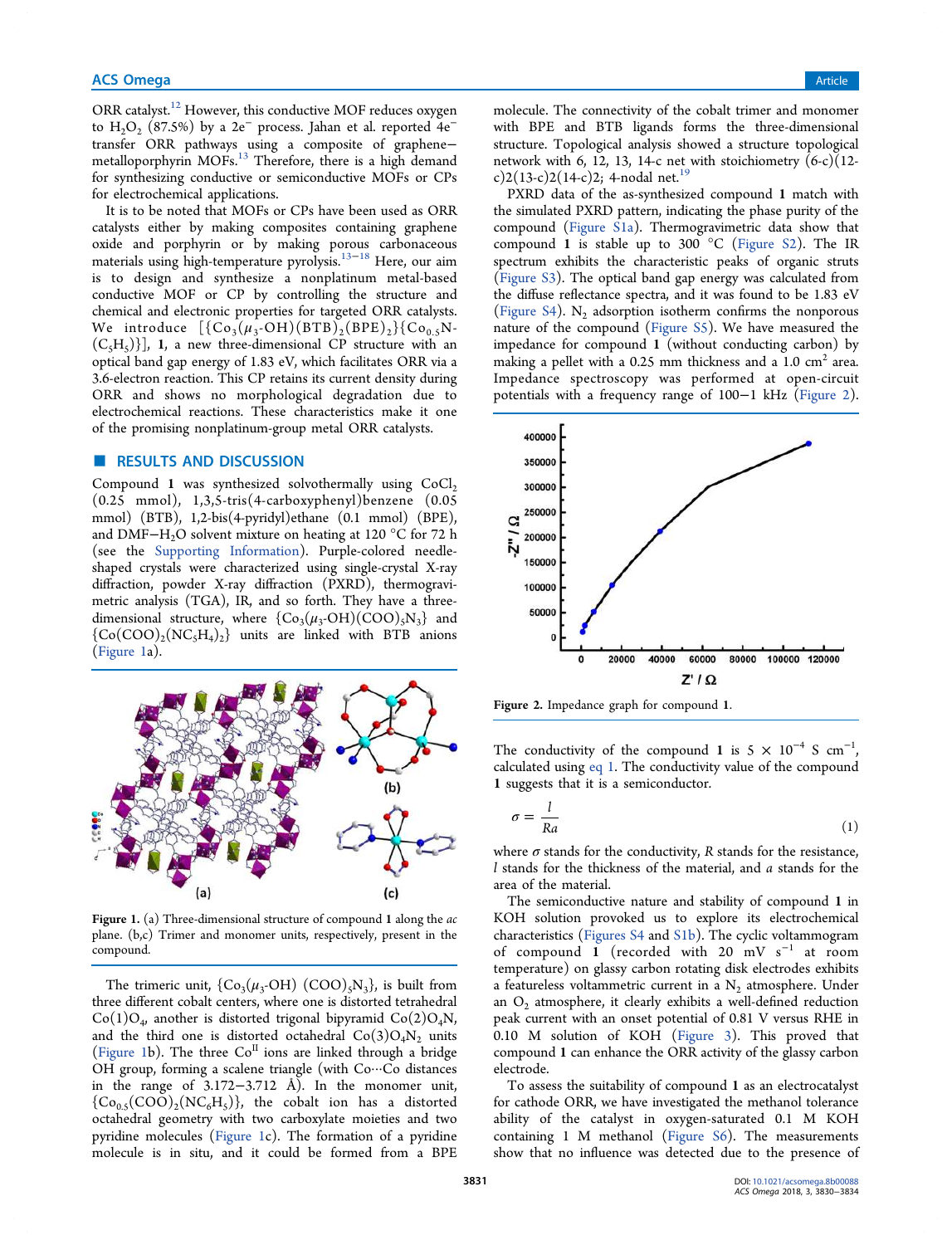

Figure 3. Cyclic voltammogram of compound 1 in 0.1 M KOH electrolyte saturated with  $O_2$  and  $N_2$  at room temperature.

methanol. This confirms the methanol tolerance of the catalyst, and we can conclude that compound 1 can be used as a cathode for the direct methanol fuel cell (DMFC).

The kinetics studied through rotating disk voltammetry provide in-depth information toward the electron-transfer kinetics of compound 1 during ORR. The voltammetric profiles show that, with the increase of rotation speed of the electrode, the current density is enhanced (Figure S7). Koutecky−Levich (K−L) plots measured at various potentials in the ORR regime are nearly parallel to the theoretical fourelectron line, indicating the near complete reduction of oxygen into OH<sup>−</sup> ions. Moreover, the linearity of the plots suggests the first-order reaction kinetics for ORR (Figure 4).



Figure 4. K−L plots of compound 1 studied at different electrode potentials.

Rotating ring-disk electrode (RRDE) analysis was performed by coating the disk portion of the RRDE with the compound 1. In addition, the ring was posted at 0.45 V versus RHE to detect the intermediates of ORR generated out of the disk (Figure S8). Using the following eqs 2 and 3, we have calculated the number of electrons  $(n)$  and % of hydrogen peroxide  $(H_2O_2)$ liberated during the ORR. If the  $O_2$  undergoes complete reduction into OH<sup>−</sup> , *n* would be 4 and hydrogen peroxide production would be 0%. The intermediates generated at the disk, such as peroxide, can oxidize at the ring as it is biased at 0.45 V versus RHE. From the obtained  $I_{\text{disk}}$  and  $I_{\text{ring}}$  values of the RDE experiment, *n* values were calculated and it was in

between 3.4 and 3.6 in the potential range of 0.85−0.40 V versus RHE (Figure 5), implying that ORR proceeds through



Figure 5. Number of electrons and percentage of hydrogen peroxide production during the ORR using compound 1.

nearly four-electron-transfer pathway with compound 1. The  $H<sub>2</sub>O<sub>2</sub>$  production rate was 20−30% in the ORR region.

$$
n = \frac{4I_{\text{disk}}}{I_{\text{disk}} + I_{\text{ring}}/C. E}
$$
 (2)

$$
\chi_{\text{H}_2\text{O}_2} = \frac{200 \times I_{\text{ring}} / \text{C. E}}{I_{\text{disk}} + I_{\text{ring}} / \text{C. E}}
$$
(3)

where  $I_{\text{ring}}$ ,  $I_{\text{disk}}$ , and C.E stand for the ring current, disk current, and collection efficiency, respectively. The C.E value (0.19) of the catalyst-coated RRDE was assessed using the reported procedure. $20$ 

We have performed steady-state chronoamperometry at *E* = 0.6 V in 0.1 M KOH solution saturated with oxygen. The results showed that around 80% of the initial current density was retained over a period of 25 h (Figure S9). This result suggests that the durability of the compound 1 as an ORR catalyst was superior compared to those of other MOF-based ORR catalysts and Pt nanoparticles (42%), Ni foam (48%), and so forth. $13,14$ 

A better ORR catalyst always maintains its structural and functional stability during electrochemical reactions. For the present case, we have carried out PXRD, microscopy techniques, IR spectroscopy, X-ray photoelectron spectroscopy (XPS) techniques, and inductively coupled plasma mass spectrometry (ICP-MS) to analyze the structural integrity after ORR activity (Figures S1a and S10−S13). PXRD data of compound 1 before and after the ORR experiment show that compound 1 maintained its structural integrity after ORR (Figure S1a). We have done stereomicroscopy and scanning electron microscopy (SEM) studies of the catalyst before and after ORR reactions (Figures S10 and S11). The overall morphology was unchanged upon electrochemical reactions under  $O_2$ . The SEM images after ORR appear to be rough, which might be the evidence of  $O_2$  adsorption on the surface of the catalyst (Figure S11). The structural integrity was evidenced by IR spectroscopy carried out on the catalyst before and after electrochemical reactions (Figure S12). XPS studies of the catalyst before and after ORR revealed a slight shift in binding energy to a higher energy of the Co 2p region (780−790 eV) (Figure S13). This shift in binding energy could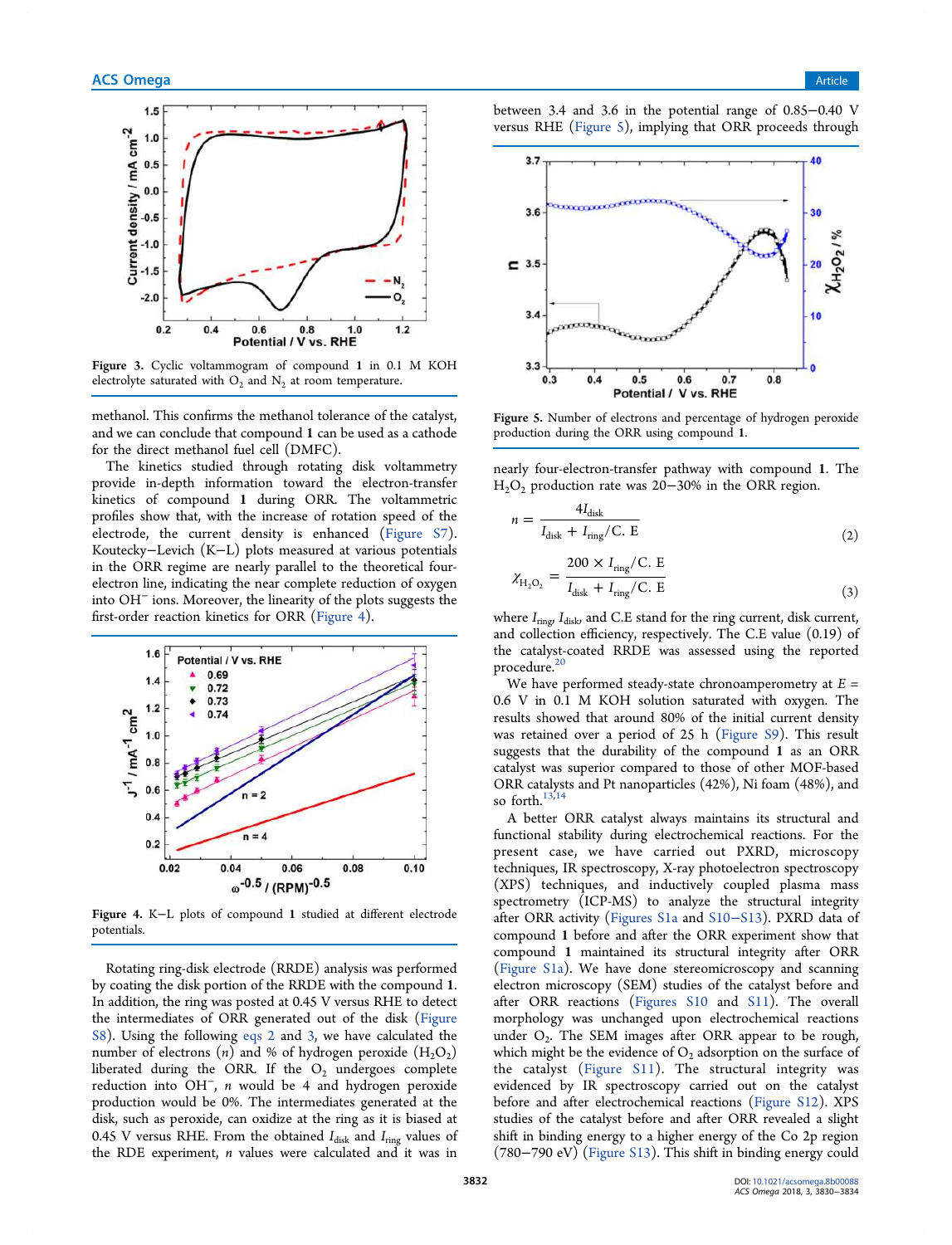be due to the interactions of the cobalt center with oxygen molecules. The ICP-MS result shows the negligible amount of cobalt in the electrolyte during electrochemical reactions under  $O_2$  and hence rules out any possible destruction of the framework under oxygen reduction conditions (see the Supporting Information). All of these characterizations revealed that though the catalyst undergoes minor structural rearrangement during the electrochemical reaction under  $O_{\mathcal{D}}$  it retains the catalytic activity because the active sites were unaffected during electrocatalysis.

## **E** COMPUTATIONAL METHODS

We have carried out density functional theory calculations using  $M062X<sup>21</sup>$  functional to shed light on the oxygen-binding propensity of the monomeric and the trimeric units. For the ease of calculations, these units are modeled separately, keeping the same local environment around the Co centers; Co-  $(PhCO<sub>2</sub>)<sub>2</sub>Py<sub>2</sub>$  is chosen as a model for the monomeric unit, whereas the trimeric unit is modeled with  $Co_3(PhCO_2)_5(OH)$ -Py<sub>3</sub>. Optimized structures of these units are given in the Supporting Information, and the computed structural parameters are consistent with the experimental data (Figure S14). The Kohn−Sham orbital analysis shows that lowest unoccupied molecular orbitals (LUMOs) in these model units are delocalized over the Co−Py fragments (Figure S15). The LUMO of the monomeric unit arises from the overlap between two  $\pi^*$  type antibonding orbitals of the Py ligands and a suitably oriented Co d-orbital. Such an overlap is favored by the linear disposition of the Py−Co−Py fragment (a N−Co−N bond angle 180°) in the monomer. The LUMO of the trimeric unit involves the  $Co(3)$  site which is attached to two Py ligands  $(CoO<sub>4</sub>N<sub>2</sub>$  environment). However, in contrary to the monomer, the LUMO is delocalized over only one Co−Py fragment because of the nonlinearity of the N−Co−N fragment (a N−Co−N bond angle 96.1°). An inspection of the highest occupied molecular orbital (HOMO) of the oxygen molecule clearly indicates that  $O_2$  coordination would occur in the monomeric unit owing to the favorable symmetric combination between the frontier orbitals (Figures 6 and S16). Such



Figure 6. HOMO and LUMO positions of the monomer and schematic of interactions between monomer and  $O<sub>2</sub>$  molecule.

interactions are not viable at the  $Co(3)$  site of the trimer. In addition, in line with this observation, we have successfully located a complex of a monomer with  $O_2$  coordinating at the Co site (side-on manner).<sup>22</sup> Complete ORR mechanism on this compound is being investigated in detail.

The mechanism and precise active sites of the M−N−C (Fe−N−C or Co−N−C) catalysts for ORR are still not very clear, which hinders the development and commercialization of these catalysts.<sup>16</sup> Recently, it was shown that unpyrolyzed MOFs can be used for ORR. The drawbacks of the unpyrolyzed MOFs are the low onset potential and incomplete reduction of oxygen, with less than 4e<sup>−</sup> per oxygen molecule in 0.1 N KOH electrolyte. Mao et al. studied the (Cu-bipy-BTC) (bipy = 2,2′ bipyridine and BTC = 1,3,5-benzene tricarboxylic acid) MOF in a phosphate buffer electrolyte (pH = 6).<sup>7</sup> It shows oxygen reduction via a 4e<sup>−</sup> pathway at 0.6 V versus RHE in a pH = 6 electrolyte. Miner et al. showed that Ni<sub>3</sub>(hexaiminotriphenylene)<sub>2</sub> reduces oxygen via a 2e<sup>−</sup> pathway in 0.1 N KOH.<sup>12</sup> Several Co- and Fe-based MOFs were used as templates in synthesizing electrocatalysts via pyrolysis method.<sup>23−27</sup> Although the catalysts synthesized from the pyrolysis method show higher ORR onset, the active sites involved in these pyrolyzed catalysts are not clearly known, thereby limiting the researchers' ability to engineer the catalysts to improve ORR. To design efficient ORR catalysts with precise information about the active sites, unpyrolyzed catalysts might be the better choice. Among the unpyrolyzed catalysts, the present compound 1 exhibits better ORR activity, which is comparable to other reported ORR activities (Table S3).

## ■ CONCLUSIONS

In summary, we have synthesized a new semiconductive threedimensional cobalt-based CP, where trimeric and monomeric units are linked with the organic ligands to form the structural architecture. The electrical conductivity of compound 1 is  $5 \times$ 10<sup>−</sup><sup>4</sup> S cm<sup>−</sup><sup>1</sup> , and an optical band gap energy of 1.83 eV confirms its semiconductor nature. Interestingly, this compound shows oxygen reduction in alkali medium with a 3.6 electron-transfer process, leading to a near complete reduction of O<sup>2</sup> into OH<sup>−</sup> ions. Methanol tolerance experiments revealed that this catalyst can act as a cathode material in DMFCs. Chronoamperometry studies showed that it can retain its current density up to 80% over a period of 25 h. This performance is much superior to those of any other reported MOFs or MOF−graphene composites in terms of durability. All state-of-the-art characterizations revealed that the present catalyst maintains its structural robustness during electrocatalysis. We have carried out theoretical calculations to understand the active catalytic center in the present catalyst, and they showed that  $O_2$  molecules can effectively bind with the monomeric cobalt center. In addition, this is due to the efficient overlap of HOMO−LUMO between monomer and  $O<sub>2</sub>$  molecule. With this knowledge of the active catalytic site, presently we are working on synthesizing conducting inorganic−organic hybrid materials and unravel the mechanistic pathway for this electrocatalysis reaction.

## ASSOCIATED CONTENT

#### **S** Supporting Information

The Supporting Information is available free of charge on the ACS Publications website at DOI: 10.1021/acsomega.8b00088.

Detailed synthetic procedures, single-crystal X-ray diffraction data, PXRD, Fourier-transform infrared spectroscopy, TGA, SEM, stereomicroscopy images, XPS, solid-state absorption spectra, electrochemical data, theoretical calculations, and comparable ORR data with